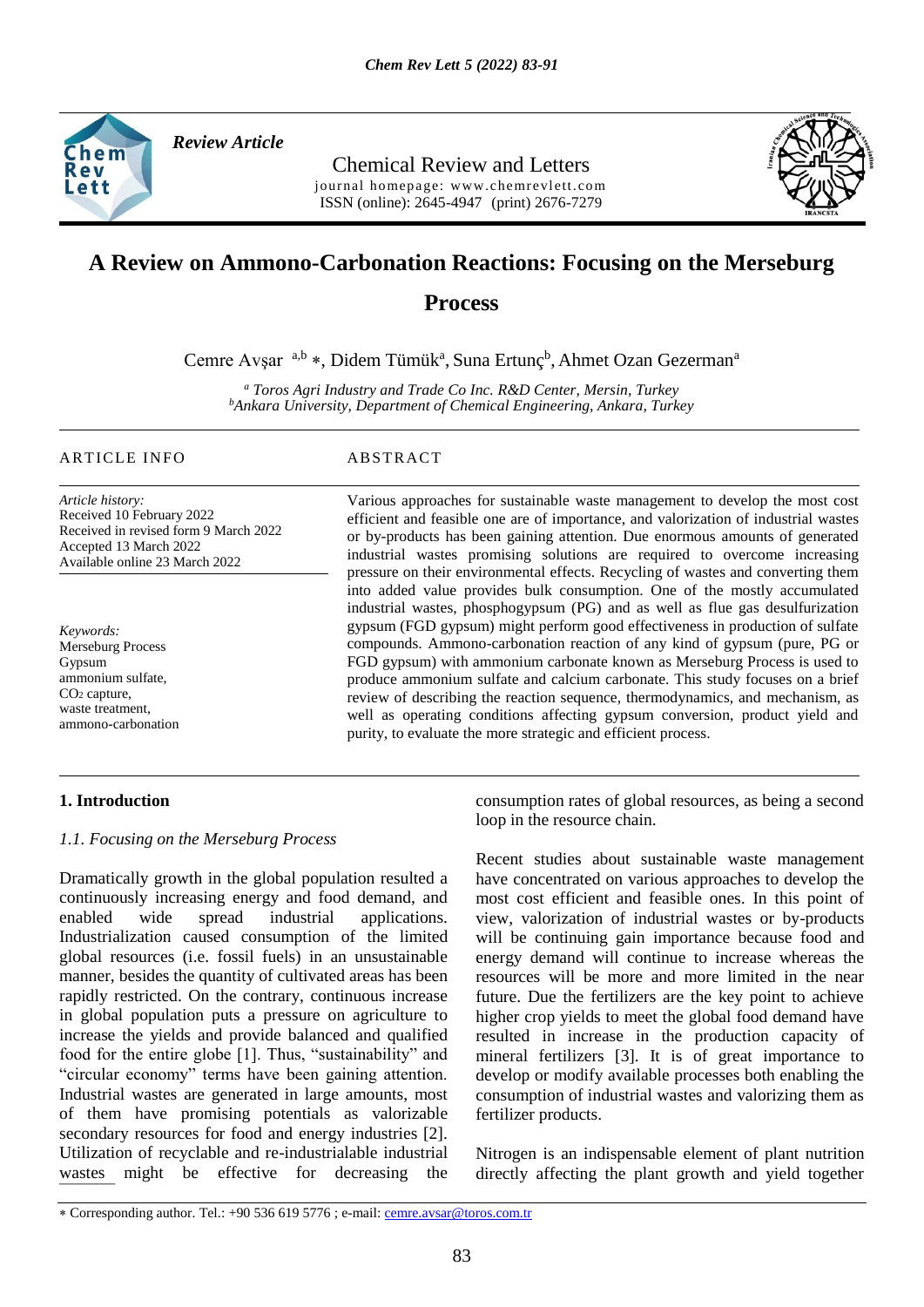with acting in plants stress responses and host-pathogen interactions. Affecting the plants on biochemical level, sulphur, takes part in the growth, development, disease resistance and nutritional quality of crops [4,5,6,7]. Ammonium sulfate is a dual-effect nitrogenous fertilizer, composed of 21 % nitrogen and 24 % sulfur by weight in ammonium and sulfate form, respectively. It has become a well desired fertilizer product throughout the 19th century, and can be produced via a wide range of routes; the most well-known and industrially applicable one is the reaction of sulfuric acid with ammonia [8]. Besides, as-called "gypsum route" is another industrially applicable method, based on the conversion reaction between gypsum and ammonium carbonate or ammonia- carbon dioxide mixture to give ammonium sulfate and calcium carbonate. The latter route is known as the ammonocarbonation reaction of gypsum, i.e. Merseburg Process. As it was first carried out on an industrial scale in Merseburg (Germany), often referred to as the Merseburg process or the ammono-carbonation reaction of gypsum with ammonium carbonate, it is not a new process, but improvements are still in progress [9,10,11]. Merseburg process composes of absorption, conversion, filtration, and evaporative crystallization processes. (NH<sub>4</sub>)<sub>2</sub>CO<sub>3</sub> is prepared via absorption of  $CO<sub>2</sub>$ into NH4OH solution then conversion reaction between  $(NH_4)_2CO_3$  and gypsum source (pure, PG or FGD) is performed. Reaction products are filtered to separate cake and filtrate. Cake is  $CaCO<sub>3</sub>$  and filtrate is  $(NH_4)_2SO_4$  solution.  $(NH_4)_2SO_4$  crystals are obtained by further evaporative crystallization of the filtrate. Figure 1 shows a simplified process flow diagram for the Merseburg process. The products of Merseburg process are industrially applicable and have their individual economic value. Ammonium sulfate is a widely used nitrogenous fertilizer, and projections show that the global consumption growth around 2050 is estimated to increase by 2.5 %. Calcium carbonate is a multifunctional chemical used in various types of industries such as plastics, textiles, rubbers, adhesives, paints, cement etc. [12].

Recent studies show either natural ores or industrial wastes perform good effectiveness in production of sulfate compounds, and there have been several studies for the conversion of gypsum to alkaline sulfates such as  $(NH_4)$ <sub>2</sub>SO<sub>4</sub>, K<sub>2</sub>SO<sub>4</sub>, Na<sub>2</sub>SO<sub>4</sub>. Natural sources (i.e. olivine  $(MgSiO<sub>4</sub>)$ , wollastonite  $(CaSiO<sub>3</sub>)$ , serpentine  $(Mg3Si<sub>2</sub>O<sub>5</sub>(OH)<sub>4</sub>)$  and industrial wastes (i.e. steel slag, calcium carbide slag, gypsum waste) studied in carbonation processes for  $CO<sub>2</sub>$  fixation, and results show that the use of PG or flue gas desulfurization gypsum (FGD) have several advantages over other industrial wastes. Both PG and FGD have high calcium content for a high-yield  $CaCO<sub>3</sub>$  and provide energy consumption

by eliminating extra mining operations such as crushing or grinding, since they have homogenous particle size distribution and relatively low particle size [10,11,12,13].

Carbonation process of gypsum can be performed via a wide range of alkali sources. Ammonium hydroxide (NH4OH) is more widely used alkali source, first carbonated to give  $(NH<sub>4</sub>)<sub>2</sub>CO<sub>3</sub>$ , followed by ammonocarbonation reaction and resulting  $(NH_4)_2SO_4$  for use in fertilizer industry and  $CaCO<sub>3</sub>$  for various industrial applications [14,15].

Although the first plants utilizing Merseburg Process used mined anhydrite gypsum, phosphogypsum (PG,  $CaSO<sub>4</sub>.2H<sub>2</sub>O$ , and flue gas desulfurization gypsum (FGD) was began to used in the process later. Both PG and FGD are industrial by-products of wet process phosphoric acid process and coal-fired power plants, respectively. Industrial waste streams require less energy-intensive carbonation conditions that those of unmined mineral rocks, and utilization of phosphogypsum as well as  $CO<sub>2</sub>$  consumption for the Merseburg ammono-carbonation reaction offers environmentally sustainable advantages within concepts of waste minimization and carbon capture [16, 17, 18, 19].



**Figure 1.** Simplified process flow diagram for Merseburg process

#### **2. Reaction Sequence of Merseburg Process**

Merseburg process is basically the reaction between gypsum and  $(NH<sub>4</sub>)<sub>2</sub>CO<sub>3</sub>$  given below:

$$
CaSO_4.2H_2O(s)+(NH_4)_2CO_3(aq) \rightarrow (NH_4)_2SO_4(aq)+ CaCO_3(s)+2H_2O(l)
$$
\n(1)

 $(NH_4)$ <sub>2</sub>CO<sub>3</sub> is formed through the reaction of ammonium hydroxide (NH<sub>4</sub>OH) and carbon dioxide  $(CO<sub>2</sub>)$ . So, the overall reaction sequence is given in Eq. 2-4 [8].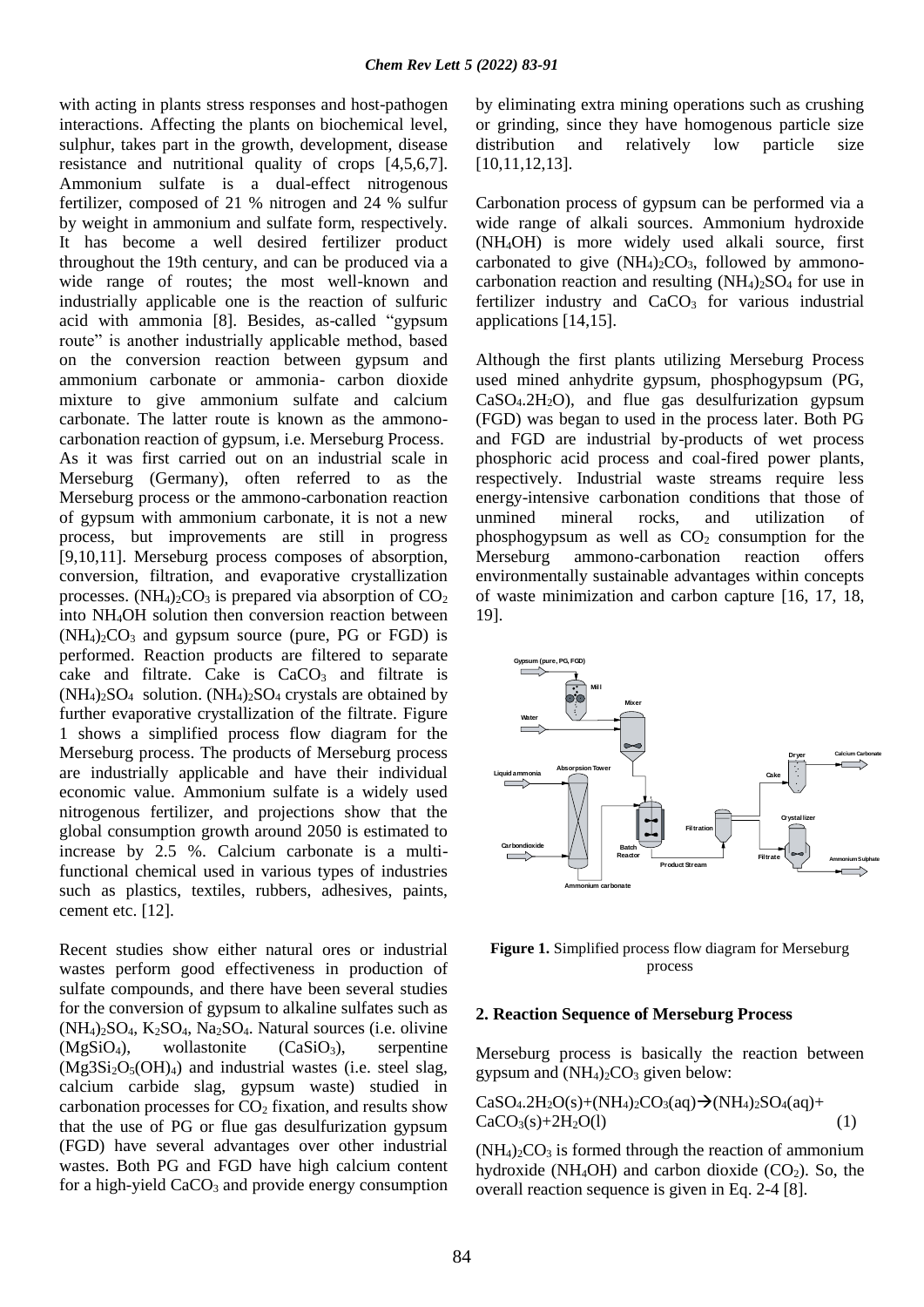$NH<sub>3</sub>(g)+H<sub>2</sub>O(l) \rightarrow NH<sub>4</sub>OH(aq)$  (2)

$$
2NH4OH(aq)+CO2(g) \rightarrow (NH4)2CO3(aq)+H2O(l)
$$
 (3)

$$
CaSO_4.2H_2O(s) + (NH_4)_2CO_3(aq) \rightarrow (NH_4)_2SO_4(aq) + CaCO_3(s) + 2H_2O(l)
$$
\n(4)

Conversion of calcium sulfate to ammonium sulfate according to the reaction given Eq. 4, tentatively represented by a pseudo-first-order model [20]. The products solution results a combination of  $CaCO<sub>3</sub>$  and (NH4)2SO4 in a slurry. Filtration process allows the separation of solid  $(CaCO<sub>3</sub>)$  and liquid  $(NH<sub>4</sub>)<sub>2</sub>SO<sub>4</sub>$ phases. The liquid phase is than concentrated through evaporation, followed by crystallization process. Resulting ammonium sulfate crystals are used in the fertilizer industry, whereas  $CaCO<sub>3</sub>$  is utilized in various industries [21]. Both this heterogeneous reaction sequence and the limited solubility of gypsum (G, PG, and FGD) require consideration of reactants that will react in different forms and feeding strategies, along with other reaction conditions and downstream operations.

# *2.1. Thermodynamics and Mechanism of Overall Reaction ocusing on the Merseburg Process*

The overall reaction written as the combination of Eq. 2 and 4 given below:

$$
CaSO4.2H2O(s) + 2 NH3(g) + CO2(g) + H2O(l) ↔(NH4)2SO4(aq) + CaCO3(s) + 2H2O
$$
 (5)

Enthalphy and Gibbs energy of overall reaction (Eq. 5) at different temperatures are given in Table 1.

**Table 1**. Enthalphy and Gibbs energy of overall

| 100000011777    |                                    |                                    |
|-----------------|------------------------------------|------------------------------------|
| $T (^{\circ}C)$ | $\Delta H$ (kJ.mol <sup>-1</sup> ) | $\Delta G$ (kJ.mol <sup>-1</sup> ) |
| 0               | $-178.3$                           | $-51.8$                            |
| 20              | $-178.5$                           | $-42.5$                            |
| 40              | $-178.8$                           | $-33.3$                            |
| 60              | -179                               | $-24$                              |

reaction [22]

The overall reaction is exothermic, increase in the operating temperature triggers decomposition of (NH4)2CO3, whereas low temperatures enables the precipitation of different types of salts besides (NH4)2SO4 [23]. According to Table 1, Gibbs energy of the overall reaction is negative at ambient temperatures i.e. the reaction spontaneously undergoes, however it tends to increase at higher temperatures. There is also a possibility of the formation of some side

products such as NH2COONH and  $(NH<sub>4</sub>)<sub>2</sub>CO<sub>3</sub>$ .  $2NH<sub>4</sub>HCO<sub>3</sub>$ , affecting the conversion yield at higher temperatures. So, the optimum temperature range of the overall reaction should be below 60 °C [22].

Kinetics of the reaction between gypsum and  $(NH_4)_2CO_3$ can be defined as a multiphase model, since there is a suspension of gypsum and water; and a mixture of gases i.e.  $NH_3$  and  $CO_2$ . The system can be defined as the reactive crystallization of gypsum in a ternary gas (CO2)- liquid (NH4OH)- solid (PG) system. Kinetic mechanism of the three phase- reaction system can be explained as the mass transfer from gas (NH3) to liquid  $(H<sub>2</sub>O)$  phase in the first step. The mechanism is followed by the chemical reaction to give  $(NH<sub>4</sub>)<sub>2</sub>CO<sub>3</sub>$  solution in liquid phase. Third step is the transport of  $(NH_4)_2CO_3$  to liquid- solid (gypsum) interface. After the conversion reaction,  $(NH_4)_2SO_4$  forms in the liquid phase, and  $(NH_4)_2CO_3$  is diffused through the solid product, CaCO3. Also, conversion reaction undergoes on the surface of unreacted CaSO<sub>4</sub> [20].



**Figure2**. Schematic illustration of the reaction mechanism

Simultaneous ongoing sub-processes makes multiphase reactive crystallization process a complex phenomenon. However, possible mechanism can be detailed as the absorption of gaseous NH<sup>3</sup> to aqueous phase, further ionization of NH<sub>4</sub>OH. Subsequently, gaseous  $CO<sub>2</sub>$ diffuses into ionized NH4OH solution and forms of HCO<sub>3</sub> ions. Reaction of HCO<sub>3</sub> and OH ions forms  $CO<sub>3</sub>$  ions, further reacts with NH<sub>4</sub><sup>+</sup> ions and results  $(NH4)2CO3$ . Dissolution of gypsum  $(CaSO<sub>4</sub>, 2H<sub>2</sub>O)$ results in a fast substitution reaction which formation of  $(NH_4)_2SO_4$  between  $NH_4^+$  and  $SO_4^2$  ions and simultaneously formation of  $CaCO<sub>3</sub>$  between  $Ca<sub>2</sub><sup>+</sup>$  and  $CO<sub>3</sub>$ <sup>-2</sup>. While (NH<sub>4</sub>)<sub>2</sub>SO<sub>4</sub> remains in the aqueous phase, and it's crystals obtained by further evaporative crystallization process, CaCO<sup>3</sup> subsequently crystallizes (Figure 2).

There are various parameters affecting the ammonocarbonation reaction efficiency such as the chemical composition, particle size and particle size distribution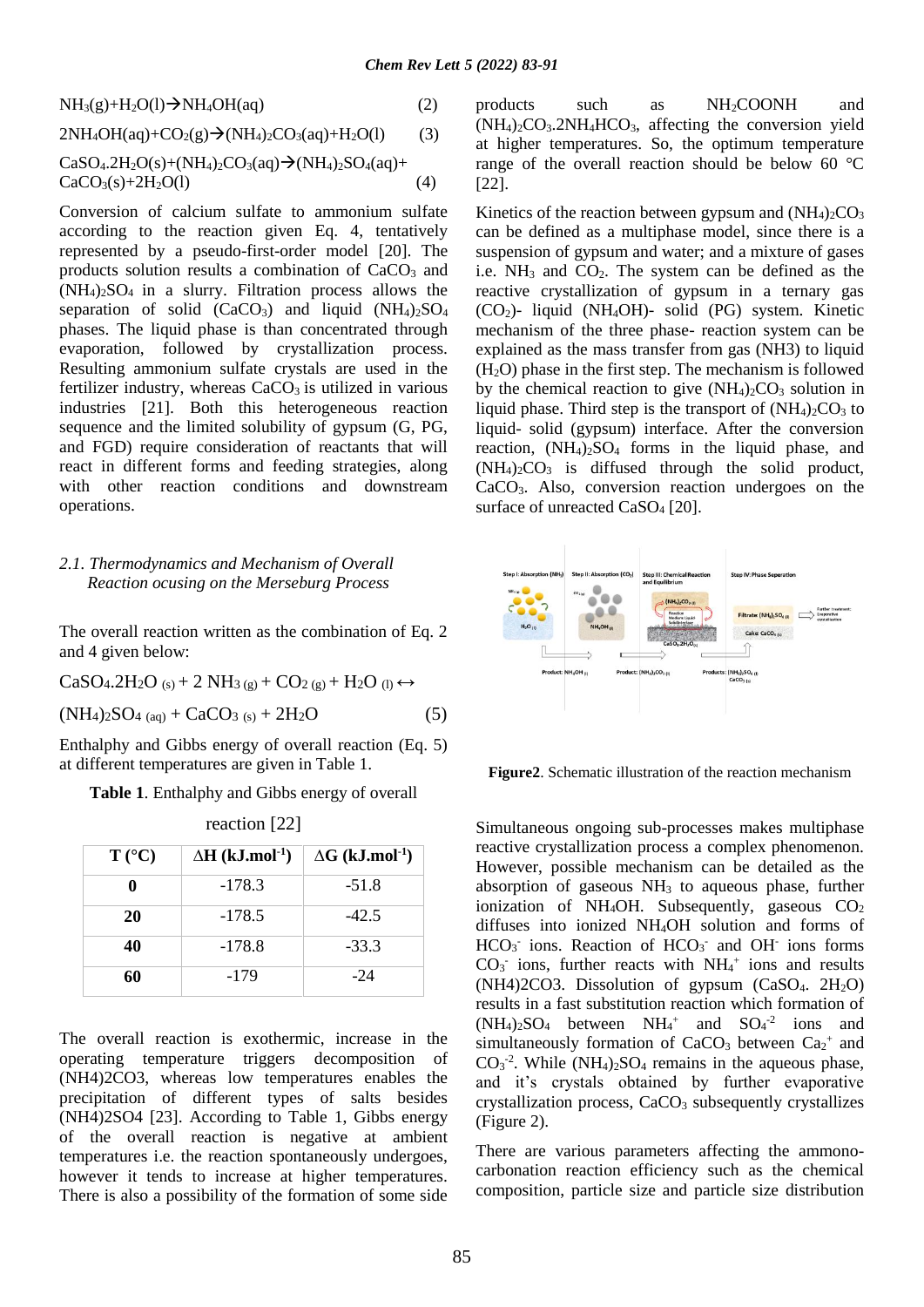of PG used,  $(NH_4)$ <sub>2</sub>CO<sub>3</sub> solution concentration, mass ratio of solid:liquid  $(PG:(NH_4)_2CO_3)$  and their feed strategy and reaction temperature. Downstream processes, including filtration to effectively separate reaction products with solid CaCO<sub>3</sub> and liquid  $(NH_4)_2SO_4$  phases, evaporation of the liquid phase followed by crystallization to obtain the crystalline  $(NH_4)_2SO_4$  product, also affect the overall process efficiency.

Excess  $(NH_4)_2CO_3$  input is preferable in order to prevent different side reactions of gypsum [23]. Solution concentration as well as the solid:liquid ratio is more important parameter on the overall conversion, since decrease in the solid:liquid ratio has a diluting effect because larger volumes of solution increase the solubility of Ca, so the carbonation efficiency tends to increase [17]. When pure gypsum  $(CaSO<sub>4</sub>)$  is used in the process, the equilibrium conversion of  $CaSO<sub>4</sub>$  can reach up to 99.97 %; whereas PG shows a lower conversion efficiency around 97 %. However, when hemihydrate gypsum is used, the equilibrium conversion is observed up to 99 % [24]. Although impurities in the PG structure have a lowering effect on the equilibrium conversion, crystal water might also have an effect on the lower conversion efficiency in the case of PG utilization in the ammono-carbonation reaction. However, the overall performance of PG is still considerable, and necessity of pre-purification treatments is of economic issue. On the other hand, in some cases, liquid phase is neutralized with  $H_2SO_4$  in order to increase the yield of  $(NH_4)_2SO_4$ crystals. Basically,  $H<sub>2</sub>SO<sub>4</sub>$  is reacted with unconverted  $NH<sub>4</sub>OH$  to give  $H<sub>2</sub>O$  and  $(NH<sub>4</sub>)<sub>2</sub>SO<sub>4</sub>$ , favoring the overall yield of  $(NH<sub>4</sub>)<sub>2</sub>SO<sub>4</sub>$  crystals. Gypsum, PG or FGD are slightly soluble in aqueous media, and insoluble particles in the heterogenous reaction medium might act as rate limiting steps, affecting the overall rate of the reaction. Thus, particle size and particle size distribution are one of the important parameters to be considered, and effective stirring rate is also required to prevent undesired precipitations. Both gypsum sources (pure, PG or FGD) and  $(NH<sub>4</sub>)<sub>2</sub>CO<sub>3</sub>$  are instantly solid materials. Solid-solid phases are indispensable to react, and it is crucial to feed these inputs as in slurry forms, providing appropriate reaction medium. Equilibrium constant of the ammono-carbonation reaction is high (4280 at 25 °C) when pure gypsum is used (Burnett et al., 1996) [24]. High equilibrium constant shows that the reaction spontaneously undergoes, and temperature has insignificant effect on reaction rate. However, to prevent the formation of undesired salts and to satisfy the process economy ambient temperature is preferred as operating temperature.

# *2.2. Studies on The Merseburg Process*

There have been various kinetic studies in the Merseburg Process in order to obtain the optimum reaction parameters and modification studies in order to obtain higher conversion yields together with to lower the process's operational costs and make it economically feasible [25].This study provides brief summaries of the theoretical studies on the Merseburg Process, and discusses the operating conditions and the kinetic parameters which favors the rate of the reaction to achieve higher gypsum conversion yields. Not only pure gypsum studies, but also PG or FGD studies are also discussed, providing a promising approach for the valorization of these industrial wastes as a secondary resource for  $(NH_4)_2SO_4$  and  $CaCO_3$  production.

Blouin et al. reported the optimum temperature range of the reaction between 50-60 °C, having a 95-98 % conversion after 2 hours reaction period [26]. Elkanzi and Chalabi investigated the kinetics of the reaction. They performed the reaction between 10-20 °C temperature range with the input suspension having a 5 wt % PG content, and reaction conducted at vigorous stirring. According to the experimental data, they offered a pseudo first order kinetic model with an activation energy of  $72 \text{ kJ}$ .mol<sup>-1</sup> [20].

Chou et al. evaluated the technical feasibility of FGD-  $(NH_4)_2CO_3$  reaction for  $(NH_4)_2SO_4$  production. They performed the reaction at different temperatures and residence times to determine the optimum conditions for higher conversion and higher-quality reaction products by using FGD solid by-product samples collected from two different power plants. The reaction was conducted at the temperatures 60, 70 and 80 °C with 4 and 6 hours residence times, respectively. Synthesized  $(NH_4)_2SO_4$ had up to 99% quality, and up to 85% FGD gypsum conversion was achieved at relatively mild conditions. Optimum reaction conditions were reported as 60 °C temperature and 4 hours residence time [27].

Abbas performed the ammono-carbonation reaction at 44 °C constant temperature in order to prevent the decomposition of  $(NH_4)_2CO_3$  at higher temperatures and avoid the precipitation of different types of salts at lower temperatures. Carbonation reaction was performed by bubbling  $CO<sub>2</sub>$  gas with a flow rate of 70 L/h into 24% NH<sup>3</sup> solution, during an optimized period of 1 hour. Ammonia carbonation is an exothermic reaction and the temperature was kept constant at 44 °C by cooling. Once  $(NH_4)_2CO_3$  solution was prepared, it was than reacted with PG with an excess amount of 120% and a ratio of 400 ml  $(NH_4)_2CO_3$  solution to 192 g PG at 23 °C. Optimum reaction time was obtained as 4 hours for increased conversion [23].

Vlasjan et al. performed experimental studies on the dissolution of  $CaCO<sub>3</sub>$  by PG conversion with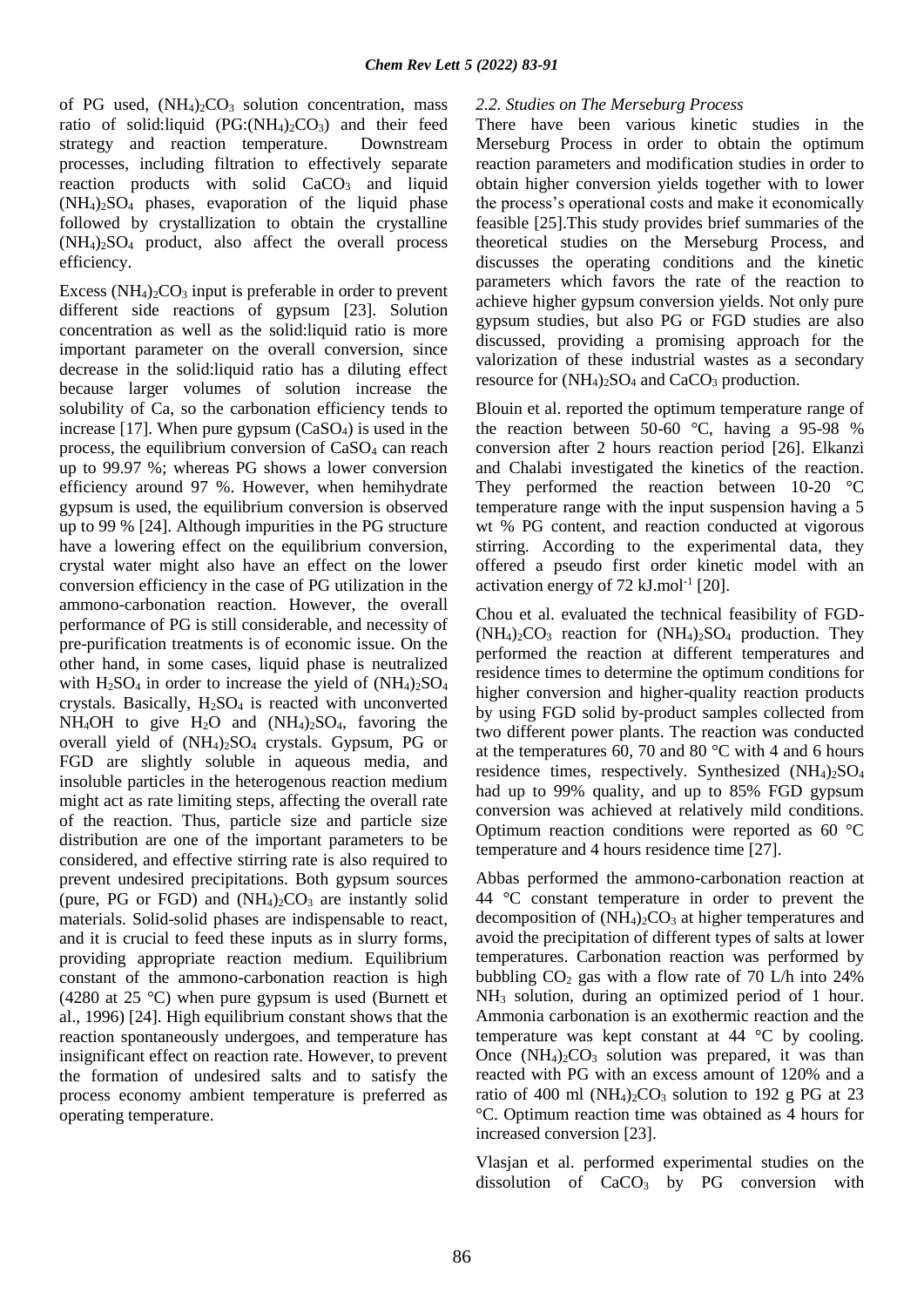$(NH_4)_2CO_3$ . 250 g of PG sample having 20% moisture content was firstly grinded for a homogenous particle size, followed by introduced with 450 ml of 30%  $(NH_4)_2CO_3$  solution. The reaction was conducted in an intermittent fed of PG to batch system during 2 hours period at a constant temperature of 50 °C. Suspension was than vacuum-filtered, and the volume and concentration of  $(NH_4)_2SO_4$  was measured together with the amount of precipitated CaCO3. Authors claim that the  $(NH_4)_2SO_4$  satisfies the criteria for utilizing as a fertilizer product, whereas  $CaCO<sub>3</sub>$  does not require the quality standards for being used as a pure raw material, because it contains an amount of rare earth elements (REEs). The crystal lattice of  $CaCO<sub>3</sub>$  is mainly polluted by strontium, lanthanum, cerium, iron, aluminum, titanium, zinc, and others [25].

Mattila and Zevenhoven performed a thermodynamic modelling study by using Gibbs energy minimization software Outotec HSC Chemistry 8.0.3 together with an experimental study as a function of reactant concentration and temperature for verification of the model. Thermodynamic modelling was realized with a base 100 g/L PG introduced in a total volume of 200 ml water at ambient temperature and conversion calculations at 20, 45 and 80 °C. Initial concentrations of NH<sub>3</sub> and CO<sub>2</sub> were modeled as  $\leq$ 3.5 mol NH<sub>3</sub>/mol PG and  $\langle 2 \rangle$  mol CO<sub>2</sub>/mol PG, respectively. Verification of thermodynamic modelling was performed by two different approaches. Experimental studies by investigating the reaction temperature, pH and initial  $NH<sub>3</sub>$  and  $CO<sub>2</sub>$  concentrations were used in the first approach. In this way, pre-determined amounts of PG, pre-dissolved NH<sup>3</sup> were introduced in a batch reactor of 200 ml with a magnetic stirrer equipment, while CO2 gas was bubbled at atmospheric pressure. As reaction undergoes,  $NH<sub>3</sub>$  was consumed throughout the system and leading a decrease in the pH. Second approach was to perform the carbonation reaction at constant pH. PGwater suspension (200 ml) and 25  $%$  NH<sub>3</sub> solution (100 ml) was gradually added during the reaction. This approach provided a constant and non-acidic reaction medium, providing the precipitated  $CaCO<sub>3</sub>$  from redissolving.  $CO<sub>2</sub>$  flow during all experiments kept constant, and ranged from 0.07- 0.16 L/min. After reaction was performed, products were filtered. The cake was dried at 105 °C and further characterized by SEM and XRF. The filtrate involved dissolved  $(NH_4)_2SO_4$  crystals with a concentration of 0.6 mol/L. Since  $(NH_4)_2SO_4$  has a solubility of 5.8 mol/L at 25 °C approximately 90% of water in the filtrate was removed to obtain the supersaturation point leading to crystallization by evaporative crystallization. Authors also performed experimental testing of a reverse osmosis membrane cartridge. The cartridge was used to pre-concentrate the liquid phase before crystallization, resulting a reduction of the steam consumption during evaporative crystallization and providing energy efficiency throughout the entire process, providing promising results when compared to evaporative crystallization process [28].

Azdarpour et al. studied the effect of  $CO<sub>2</sub>$  pressure, reaction temperature, particle size, and NH4OH concentration on CaCO<sup>3</sup> purity. Conversion reaction was performed in a 100 ml high temperature- high pressure autoclave reactor. They investigated the inlet ammonia solution concentration (0.1-5 M), reaction pressure (up to 70 bar), reaction temperature (up to 400 °C) and gypsum particle size (45, 100, 200 and 400 um). Gypsum source used in the experiments was FGD gypsum. They first prepared a slurry by introducing NH4OH solution into FGD gypsum. The slurry was then taken into the autoclave reactor, with a  $CO<sub>2</sub>$  feed in predetermined temperature and pressure. Reaction time was determined as 1 hour. They reported that the increase in the reaction temperature and pressure favors the purity of CaCO<sup>3</sup> product. Smaller particle size of gypsum and increased ammonia solution also enhanced the purity of  $CaCO<sub>3</sub>$  [29].

Danielik et al. performed quantitative evaluation of the rate of the gypsum conversion reaction by investigating the four different parameters which were the initial rate of the reaction, half time of the reaction, conversion after a certain time and maximum conversion achieved by using two different analyzing procedure. Ammonocarbonation reaction of gypsum was conducted in a glass beaker, starting with 0.8 M, 250 ml of  $(NH<sub>4</sub>)<sub>2</sub>CO<sub>3</sub>$ solution and stoichiometric equivalent of 34.4 g gypsum suspension as the reactants. First procedure was based on the determination of unreacted ammonium carbonate. Once reaction started, liquid samples was taken from the reaction medium at 25 minutes intervals and centrifuged. 5 ml of liquid sample was taken from centrifuge tube, neutralized with 10 ml HCL, and back titrated with NaOH solution to obtain the unconverted  $(NH_4)_2CO_3$  amount. Second procedure was based on the determination of sulfates generated during the reaction. 25 g of gypsum sample was dried at 60 °C for 48 h, dispersed in 50 ml deionized water. 30 %  $(NH_4)_2CO_3$ solution was added in 10% excess to the stoichiometry. After reaction completed then suspension was filtered. Filtrate was than precipitated with  $BaCl<sub>2</sub>$  in acidic medium as BaSO4. There was a possibility of the precipitation of BaCO<sub>3</sub>, further decomposed by HCl. Remaining BaSO<sup>4</sup> samples were gravimetrically evaluated. Throughout these two different analyzing procedures, initial rate of the reaction was determined by extrapolation of the conversion curve. However, this calculation was affected by the disintegration of agglomerates and the moisture of the solid sample. Half time of the reaction was calculated by the conversion curve, a more reliable data than the initial rate of the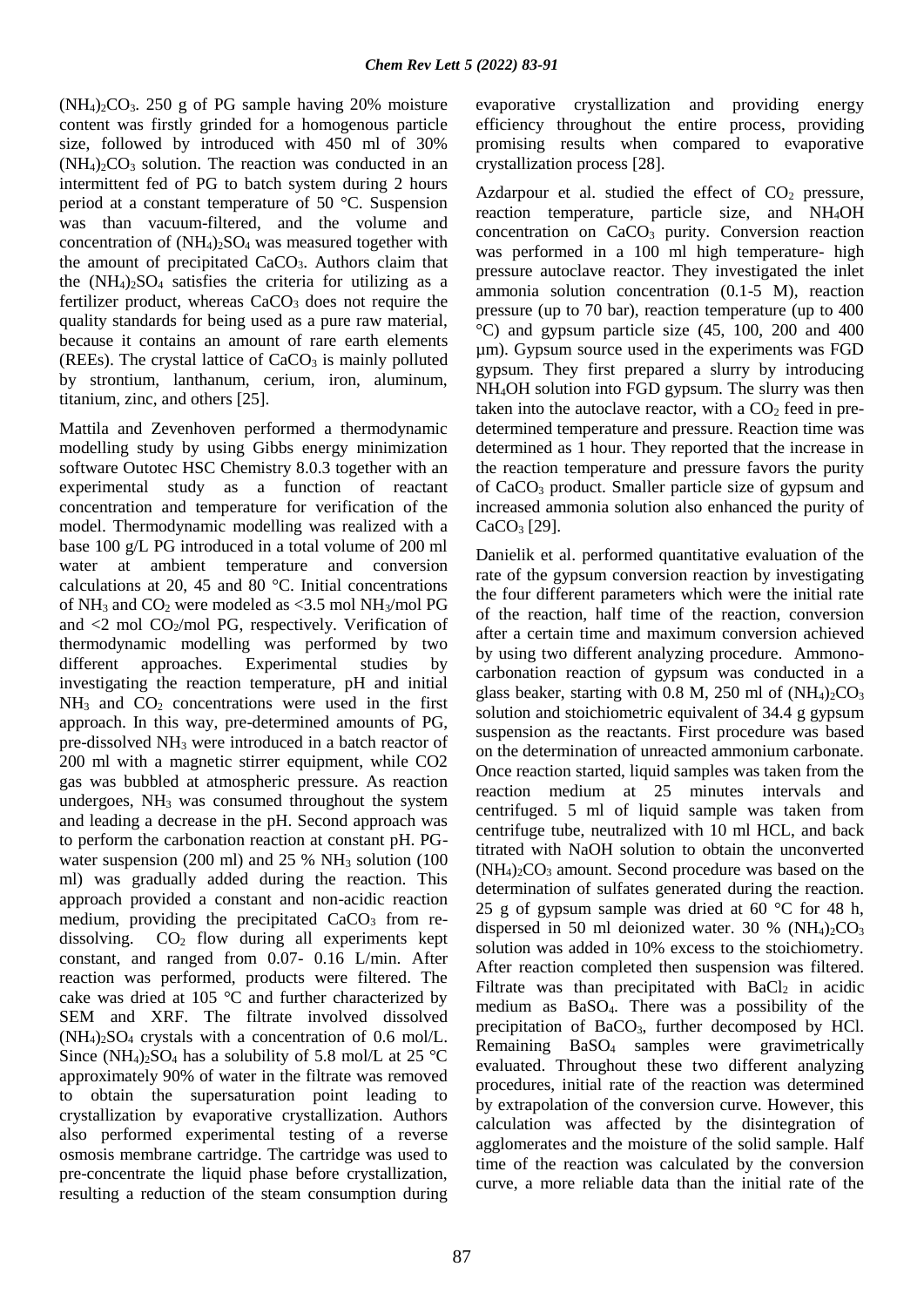reaction. Conversion after a time interval was chosen as 25 minutes, and data showed that this evaluation was the most reliable data for the determination of the rate of the reaction. Maximum conversion was reached after 2 hours. Results showed that flue gas desulphurization gypsum (FGD) was more reactive than pure gypsum. Analyzing procedure 2 showed a higher conversion, probably due to the co-precipitation of  $BaCO<sub>3</sub>$  together with BaSO<sup>4</sup> [22].

Msila et al. performed a modified reaction by omitting a  $CO<sub>2</sub>$  scrubber to lower the overall cost of the process and evaluated the technical feasibility of this modification. They prepared the NH4OH solution by diluting a commercial 30% solution to 17%. Reactions were performed at ambient (atmospheric) pressure and 343 K (70  $\degree$ C) in a bench-scale reactor fitted with a mechanical stirrer and thermocouple to provide stirring and temperature control throughout the reaction, respectively.  $CO_2$  flow rate was 10 dm<sup>3</sup>.min<sup>-1</sup>. Different reaction sets at the reaction time of 2, 3, 4, 5 and 7 hours were performed then reaction mixture was filtered.  $H<sub>2</sub>SO<sub>4</sub>$  was used to neutralize the filtrate, further heated for evaporative crystallization to obtain  $(NH_4)_2SO_4$ crystals. Introducing a  $CO<sub>2</sub>$  scrubber has an effect on the reactor temperature and the pH, and the results proved that the modification was technically feasible [30].

Lu et al. investigated the effect of temperature, reaction time and  $CO<sub>2</sub>$  inlet flow rate on the particle size distribution of formed CaCO<sub>3</sub> particles. PG: deionized water slurries having 1:9 to 1:7 weight ratios were reacted with the NH4OH according to the molar ratio of  $NH<sub>3</sub>:SO<sub>4</sub>$  (gypsum) varying between 2.3 to 2.5.  $CO<sub>2</sub>$  gas was bubbled into the reactor, and supernatant of the slurry was decanted in pre-determined time intervals for and analyzed the SO<sup>4</sup> concentration in order to investigate the conversion of PG. Analysis of SO<sup>4</sup> concentration was realized by visible spectrophotometer in the presence of BaCrO<sup>4</sup> solution. Reaction time was determined by pH monitoring, and terminated once pH was below 8. Reactor output was filtered and dried, obtained CaCO<sub>3</sub> was characterized in order to comment on the effects of the varied parameters. Authors concluded that the temperature and  $CO<sub>2</sub>$  flow rate significantly effects the particle size distribution of CaCO3. Increase in reaction temperature and decrease in the CO<sup>2</sup> flow rate resulted relatively smaller particle size in CaCO3. By adjusting the reaction temperature between 30-40  $\degree$ C and CO<sub>2</sub> flow rate between 138-251 ml/min yields CaCO<sub>3</sub> with an average particle diameter of 86-104 nm [31].

Kandil et al. synthesized the PG-derived ammonium sulfate by using the PG samples pre-treated with sulfuric acid to remove impurities and increase the reaction yield. They optimized the operating conditions of both pre-treatment and reaction processes. For pre-treatment process, the optimum conditions were reported as the concentration of sulfuric acid to be 8 M, solid: liquid ratio 1:4, time 30 minutes and temperature 80 °C. Reaction was performed directly by using  $(NH_4)_2CO_3$ and PG in a 250 ml teflon beaker, without NH4OH preparation and CO<sup>2</sup> bubbling procedures. The effects of  $(NH<sub>4</sub>)<sub>2</sub>CO<sub>3</sub>$  amount, pH of PG slurry, solid: liquid ratios both PG and  $(NH<sub>4</sub>)<sub>2</sub>CO<sub>3</sub>$  suspensions and temperature were studied. After reaction was terminated, they separated filtrate and cake. Filtrate was dried at 60 °C to obtain  $(NH_4)_{2S}O_4$  powder. Pre-treatment of PG favored the purity of obtained  $(NH_4)_2SO_4$  powder. Optimum reaction conditions were determined the initial slurry composition as 500 g PG in 2 L 3% (NH<sub>4</sub>)<sub>2</sub>SO<sub>4</sub> solution (solid: liquid ratio 1:4), with 10 % excess  $(NH<sub>4</sub>)<sub>2</sub>CO<sub>3</sub>$ suspension at pH:7 and temperature 55 °C. Presence of  $(NH_4)_2SO_4$  in the reaction media is a crucial step, favoring the nucleation and subsequent crystal growth of  $(NH_4)_2SO_4$  product. Purity of obtained  $(NH_4)_2SO_4$ powder was determined as 95% [32].

Idboufrade et al. proposed an efficient method which allows the valorization of the Moroccan phosphogypsum waste (MPG) by converting it to potassium sulfate  $(K_2SO_4)$ , portlandite  $(Ca(OH)_2)$  and calcium carbonate  $(CaCO<sub>3</sub>)$ . Experiments were conducted in a glass jacketed 500 mL reactor equipped with auxiliary ports to monitor pH, electrical conductivity, temperature. The effects of the reaction conditions which were portlandite  $(Ca(OH)<sub>2</sub>)$ concentration, molar ratio of OH<sup>-</sup>/Ca<sup>2+</sup>, CO<sub>2</sub> flow rate and temperature on mineral carbonation of MPG in aqueous solutions were investigated. They concluded that the molar ratio studied between  $2 \le n(OH^-)/n(Ca^{2+})$  $\leq$  4 had a significant effect on the conversion. Besides the purity of reactants (synthetic gypsum and MPG); reaction time and yield was also studied. Products were characterized by XRD, XRF, FTIR, SEM/EDX, pH, and EC methods, concluded that PG can be a promising candidate as a substitute to gypsum in mineralcarbonation reaction [33].

According to literature data, higher conversions on the ammono-carbonation reaction of gypsum can be achieved below 60 °C, since the overall reaction is exothermic, increase in the operating temperature triggers decomposition of  $(NH_4)_2CO_3$ . Excess  $(NH<sub>4</sub>)<sub>2</sub>CO<sub>3</sub>$  to the stoichiometry is preferred in order to prevent different side reactions of gypsum and increase the conversion yield. Any type of gypsum, i.e. pure, byproduct of phosphoric acid production process (PG), flue gas desulfurization gypsum (FGD gypsum) show similar conversion yields, this is advantageous in terms of industrial waste beneficiation. However, prepurification treatments are of economic issue.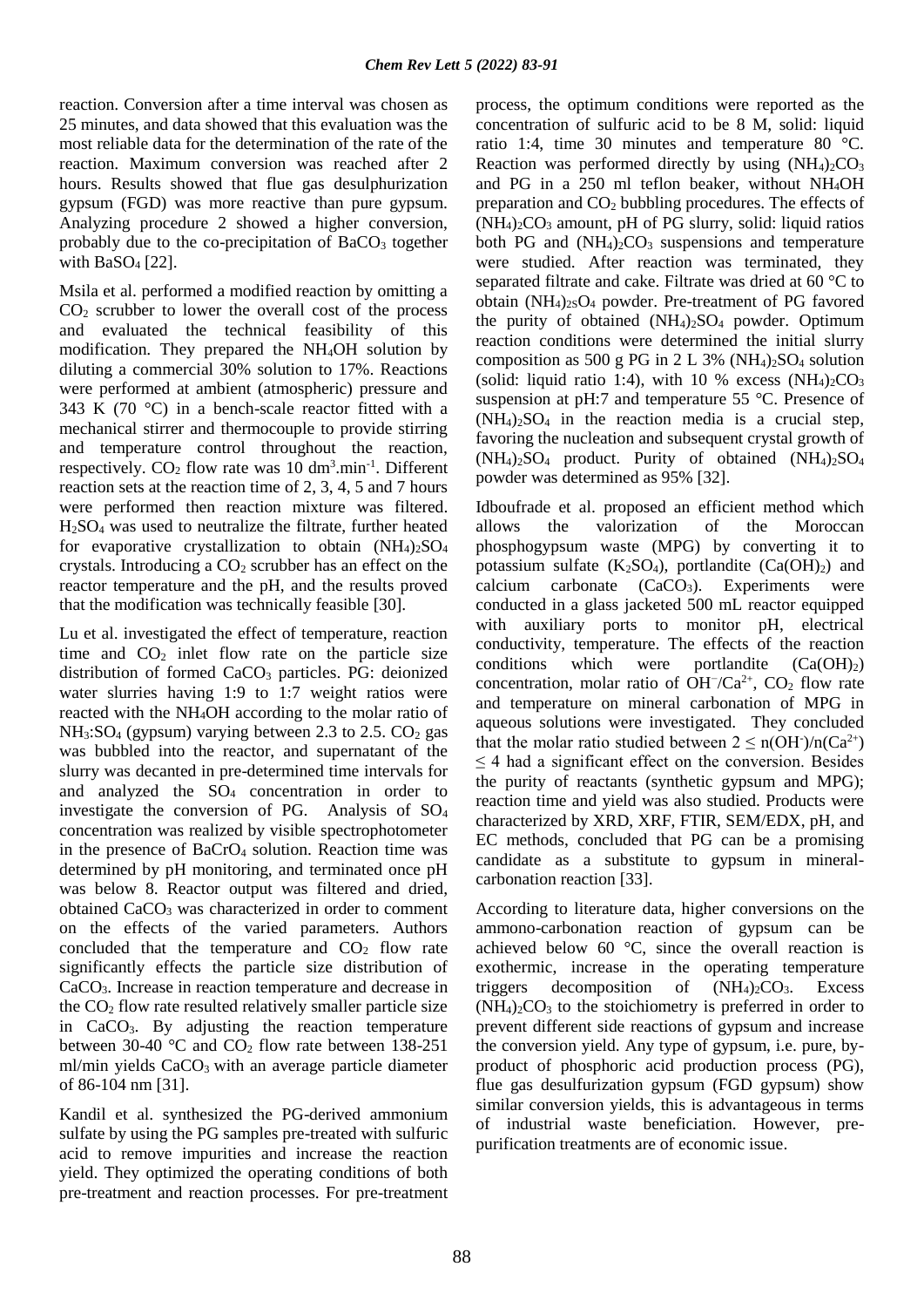# **4. Conclusion**

Gypsum (PG or FGD) as an industrial waste is one of the major environmental problems due to its large amount of occurrence and impurities in it. On the other hand, its potential to be used as a raw material in many production processes due to its high calcium and sulfate content is remarkable. By using this industrial waste as a secondary raw material, sustainable waste management will be achieved in a way that will also reduce the greenhouse gas emissions, while low-cost raw material supply will be possible. Although various production methods have been developed for the valorization of this waste, due using  $CO<sub>2</sub>$  together with the gypsum as process input is one of the most important advantages of the Merseburg process mentioned in this study due to its reducer effect on greenhouse gas emissions. Also, by using the Merseburg process, an ammono-carbonation reaction, industrially valuable products which are ammonium sulfate directly utilized as fertilizer and calcium carbonate widely used at various sectors are produced. In general, this brief review provides the applications and improvements to obtain high PG or FGD conversion (>95% for PG and >85% for FGD), product purity (>99%) and process economy for Merseburg process which has promising route for  $CO<sub>2</sub>$ sequestration but has still limited applications in industry.

Due to the heterogeneous reaction system, it is inevitable that the improvements in the Merseburg process, realized by physical and chemical processes, should be handled separately in three main stages: preparation of the inputs, reaction of the inputs and separation of the reaction products. In the first stage, the pretreatment of phosphogypsum with suitable solvents will increase the purity of the reaction products, but both new waste generation and additional cost should be considered for purification process. Improvements in the conditions of the second step, the reaction, are more diverse and more effective on conversion and product purity. These conditions are mainly the feed type of the inputs, the input concentrations and ratio, the reaction temperature, and the pH. It has been determined that the feeding of carbon dioxide to the reactor in the form of bubbles (omitting the  $CO<sub>2</sub>$  scrubber) and intermittent feeding of phosphogypsum will both reduce the process cost and increase the input conversion. The reasons for these practices can be explained as follows; The absorption of carbon dioxide with ammonia solution to give ammonium carbonate will lead to an increase in temperature and the conversion to ammonium carbonate will be reduced if not carried out under refrigerated conditions. On the other hand, due to both the limited solubility of phosphogypsum and the heterogeneity of the reaction, conversion of the reactants can be controlled by solid:liquid ratio and intermittent batch

solids feeding. It can be stated that the acceptable input conversion and the product purity by Merseburg process can be carried out under mild conditions (20-80 °C and atmospheric pressure) which is important in terms of process economy. However, due to the exothermic nature of the overall reaction, the reaction temperature should be kept constant at 20-40 °C, considering that the increased temperature also favors the precipitation of different salts. The constant temperature at which the reaction being performed will affect the reaction time, lower temperature will require longer reaction time. Whether the ammonia carbonation reaction involves the absorption of carbon dioxide into ammonia solution or is carried out directly with ammonium carbonate solution, it is recommended to use more than stoichiometric ammonium carbonate (around 10%). Furthermore, being ammonium sulfate in the reaction mixture about 3% as initiator or using sulfuric acid favor crystallization of it. The final step, the separation of reaction products, is related to the reaction conditions. When the pH of the reaction mixture is greater than 8, it will be easier for calcium carbonate to precipitate and separate from the reaction mixture. In addition, decrease in the solid:liquid ratio in the reaction mixture will result in a more dilute reaction mixture, which will adversely affect the evaporative crystallization of ammonium sulfate crystals. To improve this situation, the researchers suggested the use of reverse osmosis membranes to reduce the energy requirement in evaporative crystallization by concentrating the ammonium sulfate solution.

As a result, the operating conditions of the Merseburg process, which is a critical process in which the sustainable management of phosphogypsum or FGD can be realized with carbon dioxide capture, must be optimized, and controlled for maximum input conversion and product purity as well as minimum cost.

### **Acknowledgements**

This study is financially supported by The Scientific and Technological Research Council of Turkey (TÜBİTAK, Project No: 118C085) and conducted between the cooperation of Ankara University and Toros AGRI R&D Center within the scope of TÜBİTAK 2244 Industrial PhD Fellowship Program.

#### **References**

- [1] C. Avşar, A. Ulusal, Granular fertilizer caking: A research on the performance evaluation of coating agents, *Eur. J. Chem.*, 12 (2021) 273-278.
- [2] M. Abou Taleb, O. Al Farooque, Towards a circular economy for sustainable development: An application of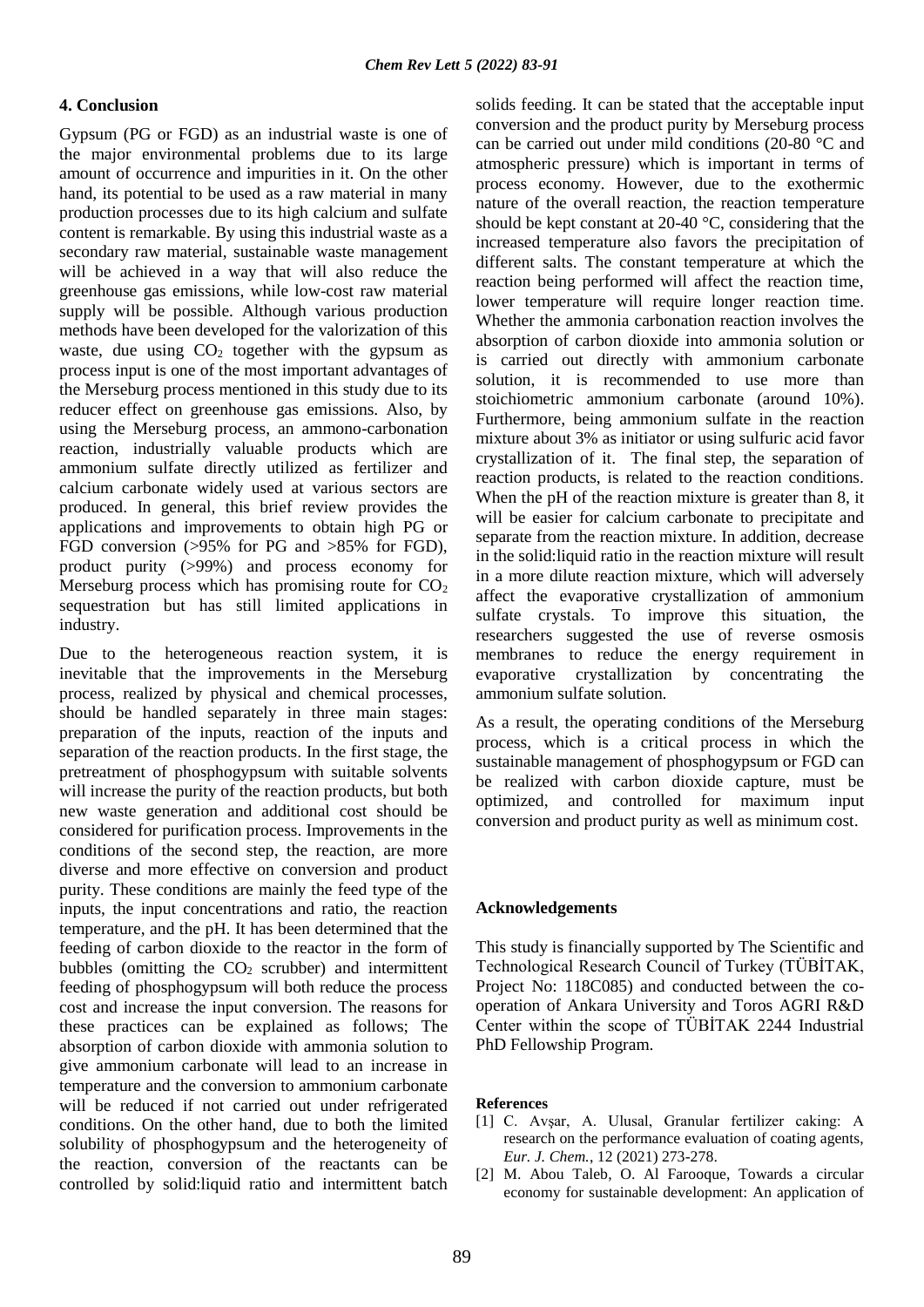full cost accounting to municipal waste recyclables, *J. Clean. Prod.*, 280 (2021) 124047-124052.

- [3] A. Ulusal, A., C. Avşar, Understanding caking phenomena in industrial fertilizers: A review, *Chem. Biochem. Eng. Q.*, 34 (2020) 209-222.
- [4] Y. Sun, M., Wang, L. A., Jose Mur, Q. Shen, S. Guo, Unravelling the roles of nitrogen nutrition in plant disease defences, *Int. J. Mol. Sci.*, 21 (2020), 572-580.
- [5] S. Kopriva, M. Malagoli, H. Takahashi, Sulfur nutrition: Impacts on plant development, metabolism, and stress responses, *J. Exp. Bot*., 70 (2019) 4069-4073.
- [6] F. Battista, C. Masala, A. Zamboni, Z. Varanini, D. Bolzonella, Valorisation of agricultural digestate for the ammonium sulfate recovery and soil improvers production, *Waste Biomass Valor*., 12(2021) 6903-6916.
- [7] B. A. Shafiq, F. Nawaz, S. Majeed, M. Aurangzaib, A. Al Mamun, M. Ahsan, K. S. Ahmad, M. A. Shehzad, M. Ali, S. Hashim, T. Haq, Sulfate- based fertilizers regulate nutrient uptake, photosynthetic gas exchange, and enzymatic antioxidants to increase sunflower growth and yield under drought stress, *J. Soil Sci. Plant Nutr*., 21(2021) 2229-2241.
- [8] G. Albarelli, Revisiting the Merseburg process: Economic opportunity and Environmental Benefit?, Beneficiation of Phosphates: sustainability, Critical Materials, *Smart Processes*, 1(2019) 98-106.
- [9] Y. S. Han, G. Hadiko, M. Fuji, Takahashi, Influence of initial CaCl2 concentration on the phase and morphology of CaCO3 prepared by carbonation, *J.Mater. Sci.*, 41(2006) 4663-4667.
- [10]I. Hammas- Nasri, S. Elgharbi, M. Ferhi, K. Horchani-Naifer, M. Ferid, Investigation of phosphogypsum valorization by the integration of the Merseburg method, *New J. Chem*, 44(2020) 8010-8017.
- [11]M. Altiner. Effect of alkaline types on the production of calcium carbonate particles from gypsum waste for fixation of CO2 by mineral carbonation, *Int. J. Coal Prep. Util.*, 39 (2019), 113-131.
- [12]V. K. Yadav, K. K. Yadav, M. M. S. Cabral- Pinto, N. Choudhary, G. Gnanamoorthy, V. Tirth, S. Prasad, A. H. Khan, S. Islam, N. A. Khan, The processing of calcium rich agricultural and industrial waste for recovery of calcium carbonate and calcium oxide and their application for environmental cleanup: A review, *Appl. Sci.*, 11 (2021), 4212.
- [13]T. Hanein, M., Simoni, C. L Woo, J. L. Provis, H. Kinoshita, Decarbonisation of calcium carbonate at atmospheric temperatures and pressures, with simultaneous CO2 capture, through production of sodium carbonate, *Energy Environ*. Sci, 14(2021), 6595-6604.
- [14]W. Bao, H. Zhao, H. Li, S. Li, W. Lin, Process simulation of mineral carbonation of phosphogypsum with ammonia under increased CO2 pressure, *J. CO2 Util.*, 17(2017) 125-136.
- [15]A. Azdarpour, M. Asadullah, R. Junin, M. Manan, H. Hamidi, E. Mohammadian, Direct carbonation of red gypsum to produce solid carbonates, *Fuel Process. Technol*., 126(2014) 429- 434.
- [16]B. Bouargene, A. Marrouche, S. El Issiouy, M.G. Biyoune, A. Mabrouk, A. Atbir,. Recovery of Ca(OH)2, CaCO3, and Na2SO4 from Moroccan phosphogypsum

waste, *Mater. Cycles Waste Manag*., 21(2019) 1563- 1571.

- [17]M. Dri, A. Sanna, M. M. Maroto-Valer, Mineral carbonation from metal wastes: Effect of solid to liquid ratio on the efficiency and characterization of carbonated products, *Appl. Energy*, 113(2014) 515- 523.
- [18]C. Cardenas-Escudero, V. Morales- Florez, R. Perez-Lopez, A. Santos, L. Esquivias. Procedure to use phosphogypsum industrial waste for mineral CO2 sequestration, *J. Hazard. Mater.*, 196(2011), 431-435.
- [19]W. Liu, L. Teng, S. Rohani, Z. Qin, B. Zhao, C. C. Xu, S. Ren, Q. Liu, B. Liang. CO2 mineral carbonation using industrial solid wastes: A review of recent developments, *Chem. Eng. J*., 416(2021) 129093-129100.
- [20]E.M. Elkanzi, M.F. Chalabi, Kinetics of the conversion of calcium sulfate to ammonium sulfate using ammonium carbonate aqueous solution, *Ind. Eng. Chem. Res*., 30 (1991), 1289-1293.
- [21]B. Bouargene M.G. Biyoune, A. Mabrouk, A. Bachar, B. Bakiz, H.A. Ahsaine, S. Billah, A. Atbir, Experimental investigation of the effects of synthesis parameters on the precipitation of calcium carbonate and portlandite from Moroccan phosphogypsum and pure gypsum using carbonation route, *Waste Biomass Valor*., 11(2020) 6953- 6965..
- [22]V. Danielik, P. Fellner, J. Jurisova, M. Kralik, Determination of the reactivity of CaSO4.2H2O, *Acta Chimica Slovaca*, 9 (2016), 1-5..
- [23]K. K. Abbas, Study on the production of ammonium sulfate fertilizer from phosphogypsum, *Eng. Tech. Journal*, 29 (2011) 814-821
- [24]W.C. Burnett, M.K. Schultz, C.D. Hull, Radionuclide flow during the conversion of phosphogypsum to ammonium sulfate, J. Environ. Radioact., 32 (1996) 33- 51
- [25]S.V. Vlasjan, N.D. Voloshin, A. B. Shestozub, Producing calcium nitrate and rare-earth element concentrates by phosphogypsum conversion, *Chemine Technologija*, 2 (2013) 58-62.
- [26]G.M. Blouin, O.W. Linigston, J. G. Getsinger, Benchscale studies of sulfate recycle nitric phosphate process, *J. Agric. Food Chem*., 18 (1970) 313-318..
- [27]M.M. Chou, J.A. Bruinius, V. Benig, S.J. Chou, R.H. Carty, Producing ammonium sulfate from flue gas desulfurization by-products, *Energy Sources*, 27 (2006) 1061-1071.
- [28]H. P. Mattila, R. Zevenhoven, Mineral carbonation of phosphogypsum waste for production of useful carbonate and sulfate salts, *Front. Energy Res*., 3(2015) 48-54.
- [29]A. Azdarpour, R. Junin, M. Asadullah, H. Hamidi, M. Manan, A R. M. Daud. Calcium carbonate production through direct mineral carbon dioxide sequestration, *Appl. Mech. Mater*., 699(2015) 1020-1025.
- [30] X. Msila, D. G. Billing, W. Barnard, Capture and storage of CO2 into waste phosphogypsum: the modified Merseburg process, *Techn. Environ. Policy*, 18(2016), 2709-2715.
- [31]S.Q. Lu, P. Q. Lan, S. F. Wu, Preparation of nano CaCO3 from phosphogypsum by gas-liquid-solid reaction for CO2 sorption, *Ind. Eng. Chem. Res*., 55 (2016), 10172- 10177.